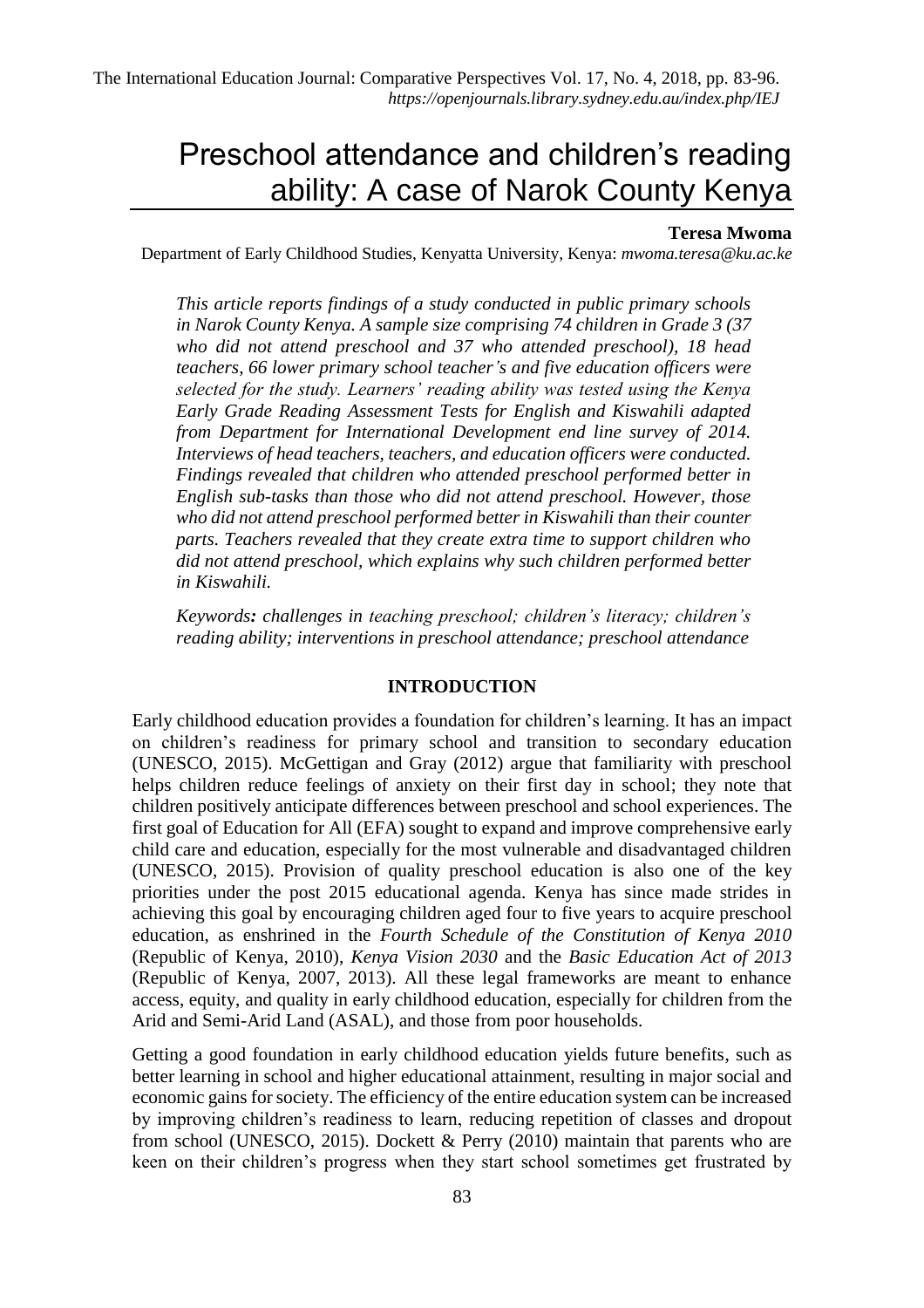teachers who share information on their children's adjustment challenges to the school environment. They further argue that teachers, on their part, get frustrated when they try to discuss with parents how children react to school when children are pushed by parents to achieve academically at school. To support children to attain pre-literacy skills in a natural learning environment without being pushed for academic achievement actually requires parents and teachers to consult with one another. Children who have attended preschool find that they have fewer toys and play opportunities at home than they had in preschool, indicating that attending preschool gives children an opportunity to learn to interact with other children through play (McGettigan & Gray, 2012).

Preschool education also fosters development of basic skills that enable children to interact positively with peers. McGettigan & Gray (2012) noted that, in preschool, children learn how not to cry, not to be shy, and to be good; skills that promote interaction with other children. The children also learn rules of where and when to line up for class, and how to listen for the school bell and to adults. A child equipped with these skills can more easily avoid trouble with teachers and with other children when they go to school.

Learners lacking such skills risk being rejected by peers and perform poorly in academic lessons (Knight & Hughes, 1995, Taiwo & Tyolo, 2002). Therefore, early childhood education is a crucial stage when a child is expected to attain foundational pre-literacy, pre-numeracy, and life skills essential for school readiness and quality learning.

Uwezo (2014) revealed that 48% of children aged 3–5 years in Narok County, Kenya, were not attending preschool in 2013. The report further indicated that 80% of Grade 3 learners in Narok County could not do Grade 2 level literacy and numeracy tasks. Ouko (2015), in his study on determinants of Grade 1 children's achievement in literacy and numeracy, established that attending preschool before joining Grade 1 determines children's achievement. According to his study, children who attended preschool before joining Grade 1 scored better in literacy than those who did not. The differences in performance were found to be statistically significant. The findings further show that attending preschool education gives children a firm foundation in their literacy skills.

Early childhood education in Kenya was devolved to the county government and has been operating under a national early childhood policy framework developed in 2006. The framework, however, has not adequately responded to the needs of devolution in Kenya (Republic of Kenya, 2006). The policy has now been reviewed and aligned to the devolved government systems specified by the *Constitution of Kenya 2010*, which designated pre-primary education as a function of county government.

## **Language policy in Kenya**

English is Kenya's official language and a language of instruction in the education system in Kenya. This has been the case since independence in 1963 (Nabea, 2009). However, Kiswahili is a co-official language and the national language used for communication by many Kenyans in rural and urban areas (Nabea, 2009; Ogechi & Ogechi, 2002), with many Kenyans being inadequate users of English for communication. Hungi, Njagi, Wekulo, and Ngware (2017), in their study on the effects of language of instruction on learning literacy skills, noted that learners taught literacy using Kiswahili out-performed their counterparts taught using English. This indicates that using the language of the catchment area that children are familiar with will influence how children acquire literacy skills. Mwoma (2017), in her study, revealed that using a child's mother tongue/first language to introduce reading is more effective for enhancing children's literacy skills.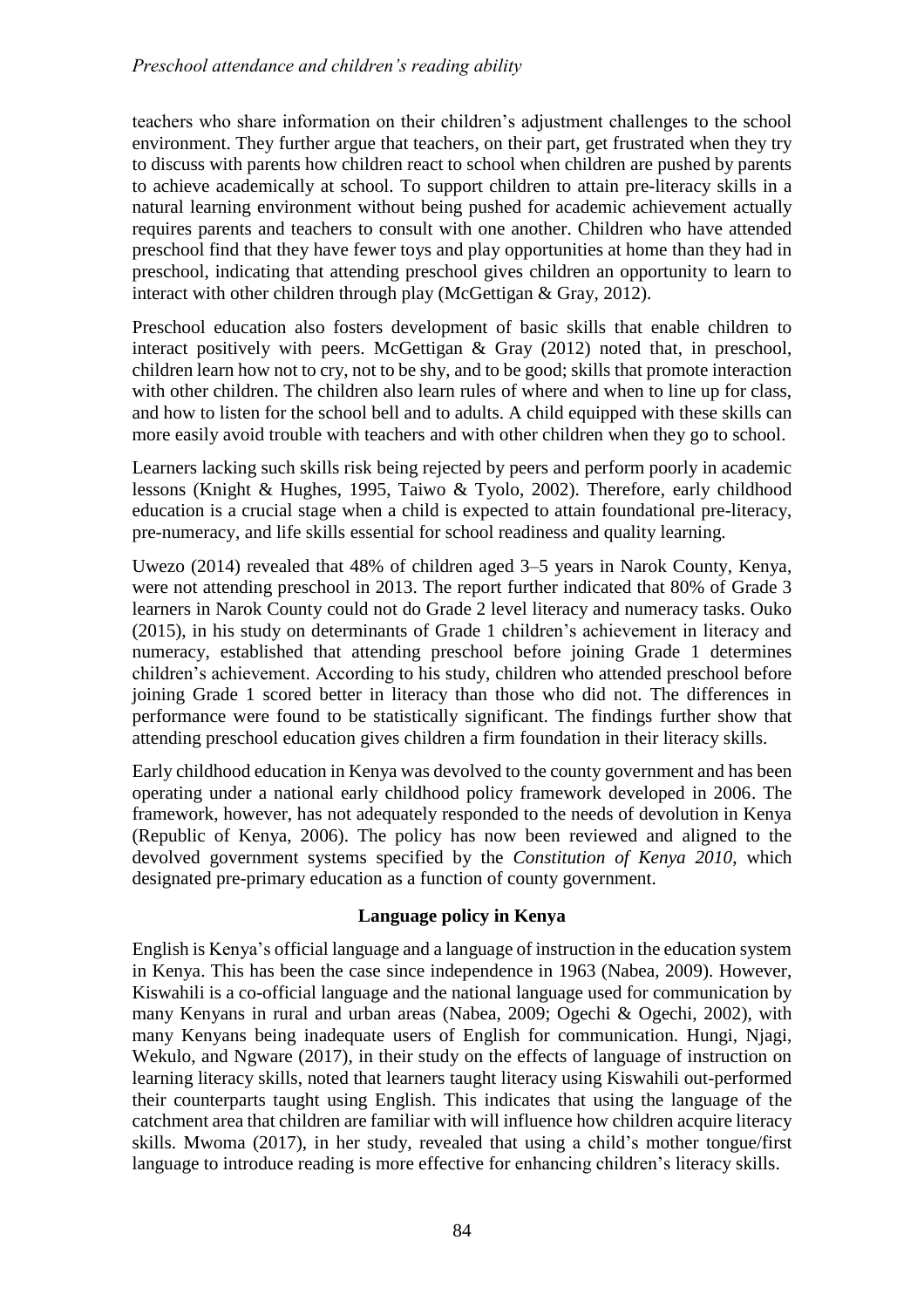Different countries in Africa adopted language policies depending on the country's political orientation and local circumstances (Mcllwraith, 2015). The language policies aimed to promote all Indigenous languages in a country to a national level to be used in public functions, including education. In the colonial era, Kenya adopted English as the official language. Since then, various government commissions on education have endorsed the use of English as a language of instruction in primary and secondary schools through to University, while Kiswahili is used in education to enhance national and regional unity because it is the language that is most commonly spoken in rural and urban Kenya (Mcllwraith, 2015; Nabea, 2009; Oduor, 2010).

The Ominde Commission of 1964 recommended that English be used as a medium of instruction from primary to university level. The Mackay Commission of 1981 endorsed this position on the use of English as a Language of Instruction while Kiswahili was made a compulsory examinable subject in primary and secondary school (Mcllwraith, 2015; Nabea, 2009; Oduor, 2010; Omollo, 2014). The Gachathi Report of 1976 recommended the use of the mother tongue as a language of instruction from Grade 1 to 3; this was further endorsed by the Koech Report of 1999. Even with these recommendations and endorsements, English and Kiswahili languages are the most preferred languages of instruction in most primary schools from Grade 1 to university. This, therefore, explains why most schools in rural and urban areas use the two languages, negating the good intentions of the language of instruction policy.

## **Learning to read**

Reading helps learners expand their thinking skills, concentrate, and enlarge their vocabulary. However, reading is a complex act requiring many years of experience and use in order to do well. Successful reading and writing involve comprehension, fluency, mastery of essential strategies, and motivation (Strategic Marketing and Research, 2013). English reading and speaking are based on the alphabetic principle focusing on letter sounds which acquire meaning when the sound units are combined. Before reading or spelling, children must understand that written words are made up of sounds or phonemes.

Piper and Zuilokowski (2016), in their study on the role of timing in assessing oral reading fluency and comprehension in Kenya, noted that students did not read fluently in either English or Kiswahili, having a mean fluency rates of 9.8 words correct per minute in a Kiswahili passage and 14.3 words correct per minute in an English passage. Similarly, there were low results in reading comprehension with an overall mean of 9.8% correct in English and 15.1% correct in Kiswahili. The low percentage was an indication that children were not able to answer comprehension questions correctly.

Uwezo's (2014) Annual Learning Assessment report revealed that, in 2013, overall only one out of every five children in Grade 3 was able to do Grade 2 work. According to the Uwezo's report, learning levels in Narok County were below the national average. On average, one out of five, and three out of ten children in Grade 3 could read a Grade 2 English and Kiswahili story, respectively. It is against this background that this study was undertaken as a community-driven research, to assess Grade 3 children's reading ability in relation to attending preschool education.

## **Early Grade Reading Assessment (EGRA)**

The Early Grade Reading Assessment (EGRA) test focuses on oral reading fluency with timed and un-timed items, testing children's comprehension skills in literacy (Piper &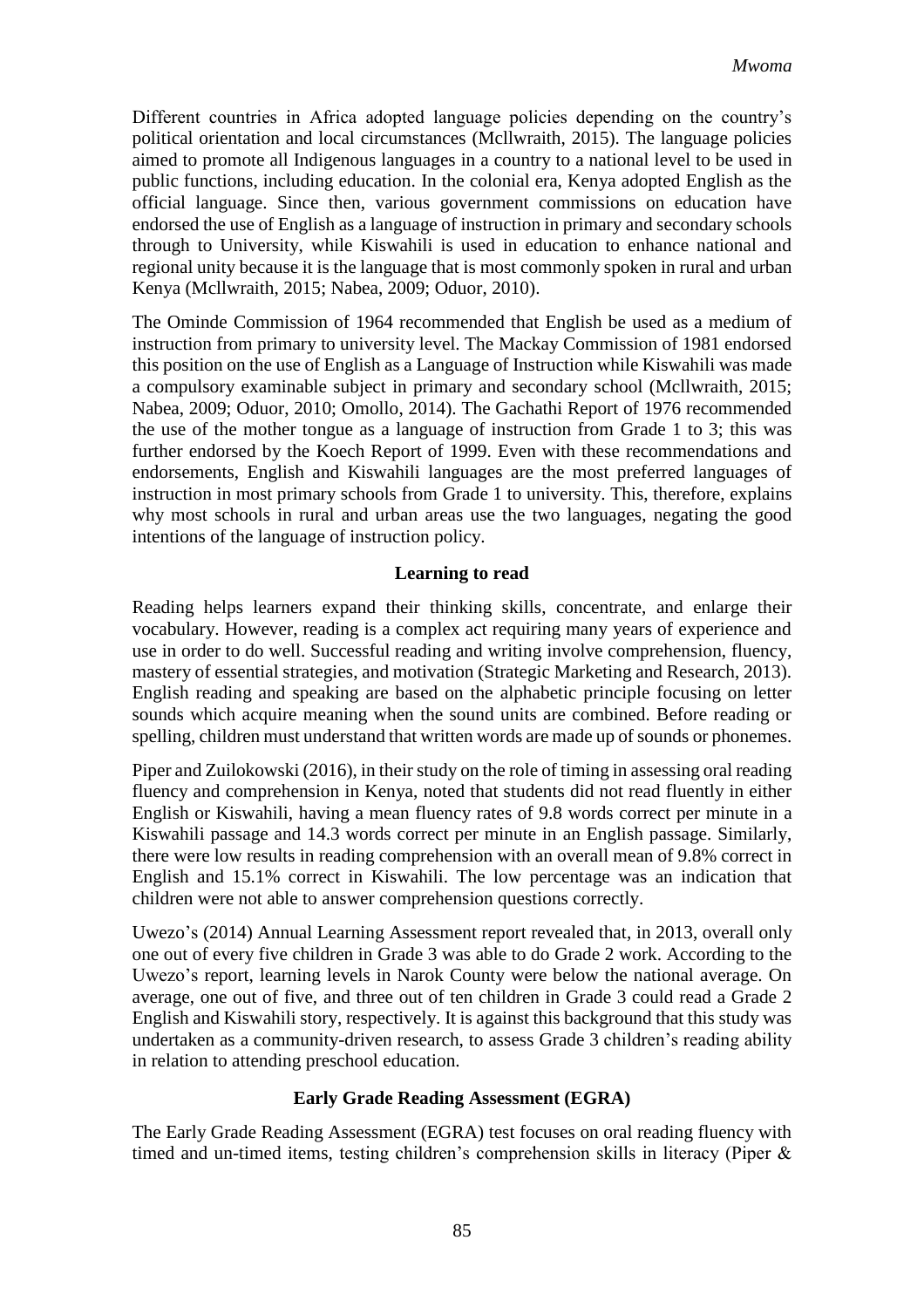Zuilkowski, 2016). Over the years, there has been expansion in the number of children accessing primary education in Kenya; however, that has not translated into school quality (Piper & Zuilkowski, 2016; Sifuna, 2007). As alluded to earlier, most children in Kenya are taught English as the language of instruction and Kiswahili is a compulsory language that is examined at the Kenya Certificate of Primary Education as well as in the Kenya Certificate of Secondary Education. Thus, children from as early as Grade 1 are taught to read using the two languages, English and Kiswahili, neither being their mother tongue (Dubeck, Jukes, & Okello, 2012; Piper & Zuilkowski, 2016).

This article documents findings from a study seeking to answer whether attending preschool influences children's reading ability; specifically, the study sought to answer three research questions:

- 1. Is there a significant difference in reading abilities between Grade 3 children who had attended preschool and those who had not?
- 2. Why do children not attend preschool?
- 3. What challenges do teachers experience when teaching children who had not attended preschool?

# **METHODOLOGY**

A mixed methods research approach involving concurrent quantitative and qualitative data collection was employed for this study (Creswell, 2012; Tashakkori & Teddlie, 1998). Quantitative data was derived from children's literacy assessment using the Kenya EGRA tools for English and Kiswahili adapted from Department for International Development (DFID) end line survey 2014. Qualitative data was derived from key informant interviews and group interviews.

## **Site of the study**

The study was conducted in Kenya, one of the East African Countries. Kenya is bordered by Tanzania to the South, Uganda to the West, South Sudan to the North West, Somalia to the North East and Ethiopia to the North. Narok County is found to the Southern part of Kenya and is inhabited by the Maasai people, who are pastoralists. As indicated earlier, Narok County has been performing poorly in literacy skills (Uwezo, 2014) despite the general improved access to primary education because of the free primary education policy. Two sub-counties (Narok North and Narok South) were selected for this study since schools in these sub-counties were being supported by the funders of this study. The focus of this study was Narok County, which, according to Kenya's 2014 education statistics, has 587 public schools and 32,469 children in Grade 2 in 2014––who could have been in Grade 3 in 2015 when this study was conducted—with an estimated mean class size of 55 learners (Ministry of Education Science and Technology, 2014). However, chances are that the numbers could be higher or lower as actual enrolment for all the schools in Narok County was not recorded during the study, this factor being one of the limitations to the study.

## **Research participants**

Participants for this study comprised Grade 3 learners who attended preschool before joining Grade 1 and those who did not attend preschool. The purpose of selecting the two categories (attendees and non-attendees) was to establish whether there was any difference in their reading abilities. Eighteen head teachers from the selected schools also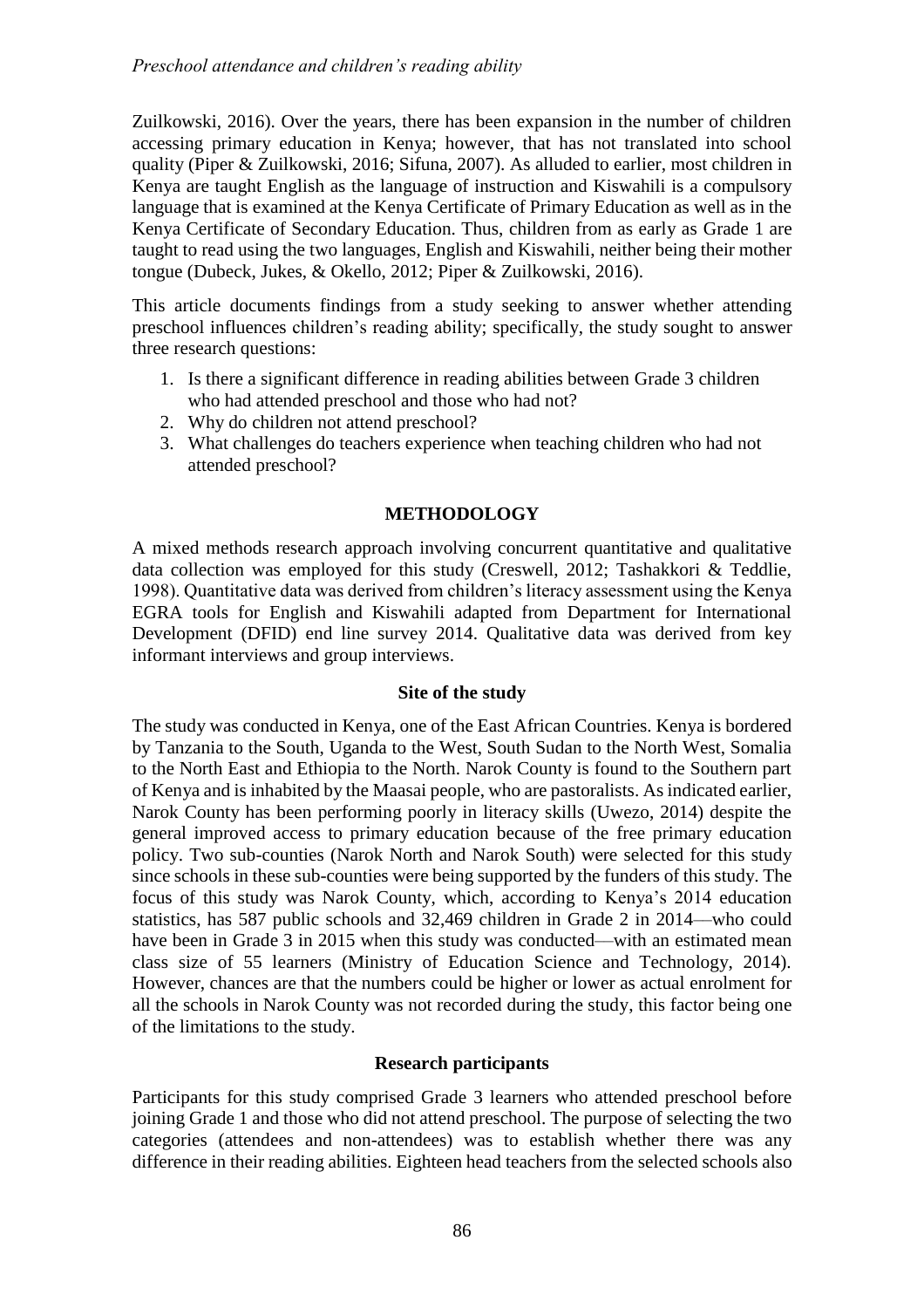participated in the study to give their perception on preschool attendance and children's reading ability as well as the challenges teachers face in teaching children who had never attended preschool. Teachers who were teaching lower primary participated in the study to give their perspective on whether preschool attendance influence children's reading ability and whether they experience any challenges teaching children who did not attend preschool.

#### **Sampling technique and sample size**

Systematic random sampling was utilized to select schools that participated in the study. Twelve schools from Narok North Sub-County and six schools from Narok South Sub-County were sampled for this study. Systematic random sampling was also utilized to select boys and girls who attended preschool while purposive sampling was utilized to select those who did not attend preschool in Grade 3. A total of 74 Grade 3 learners were sampled for the study from a total of 711 Grade 3 learners (399 boys and 312 girls) from the 18 public schools that participated in this study, comprising 37 children who attended preschool and 37 who did not attend preschool. Eighteen head teachers, 66 teachers, and five education officers from Narok County also participated in the study.

#### **Research team**

The assessors were graduates from universities who were from the locality speaking both English and Kiswahili as well as the local language (Maasai) to ensure that they speak the local language for children who might have problems understanding the two non-local languages. The assessors were inducted for two days by experts conversant in the use of EGRA tests for assessing children's literacy skills. The induction was to familiarize assessors with the EGRA assessment tools as well as provide them with an opportunity to pre-test the tools to have a feel of the actual assessment. A one-day debriefing session was held to allow assessors to share their field experiences as well as seek clarification from the trainers on any difficulties encountered during the pre-test of the tools.

#### **Data collection tools**

Data collection for this study was carried out in June-July 2015. A triangulation of methods was applied to collect data. Learners' literacy skills in English and Kiswahili were assessed using EGRA tools. Key informant interview schedules were utilized to collect data from head teachers, County Director of Education (CDE), County Quality Assurance and Standards Officer (CQASO), Teacher Service Commission County Deputy Director (TSCCDD), Sub-County Quality Assurance Standards Officer (SCQASO), and Sub-County Education Officer (SCEO). Group interviews were conducted for teachers teaching lower primary grades. Desk review was conducted to inform the study in relation to children's school attendance and their reading ability.

#### **Measures**

The measures used to collect data on children's reading ability was EGRA literacy assessment tests focusing on English and Kiswahili, the two official languages of instruction in most Kenyan schools. The difficulty levels of EGRA tests followed the expectations of the Kenya Institute of Curriculum Development for Grade 1 pupil's literacy. The assessment tools tested letter sound knowledge, vocabulary, word decoding, oral passage reading, and sentence reading and comprehension. The assessment consisted of both timed and un-timed tests. The timed assessment was to ensure that all children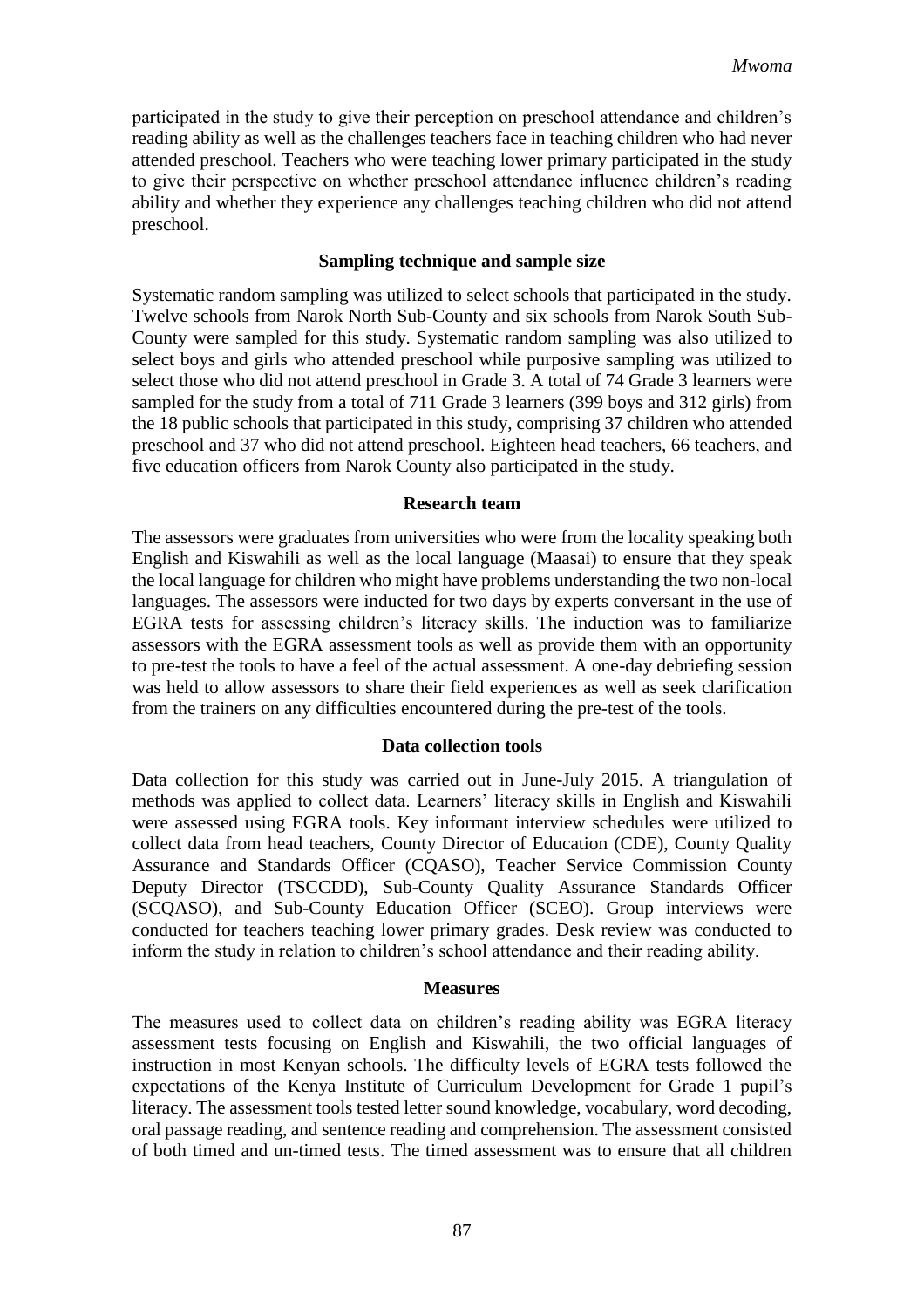had equal opportunities to read the letter sounds, words, and passage. The un-timed assessment was to ensure that children could read sentences and a simple story and answer simple questions concerning the story.

The assessment tools consisted of 100 letter sounds, passages of approximately 60 words with five comprehension questions, a timed story of approximately 40 words for both English and Kiswahili with four reading comprehension questions. In assessing vocabulary, children were required to name body parts, and place objects in different positions as directed by the assessor.

Assessors administered the tests starting with letter sounds, followed by simple words, then vocabulary, paragraph, and, finally, the story for both English and Kiswahili. Each of the timed tasks took 60 seconds and the assessor would put a slash on the letter sound or word the child read at the end of 60 seconds and ask the child to stop. The assessor could encourage the child to continue reading while taking note of the letter sounds or words not read correctly by making a mark.

# **Reliability and validity of Data**

To enhance reliability of the findings, triangulation of data sources was utilized; that is, responses via quantitative statistics from EGRA were corroborated with verbatim responses from interviews (Creswell, 2012; Tashakkori & Teddlie, 1998). Credibility of the findings was enhanced by the principal investigator ensuring that data from various participants was captured to generate enough themes to answer the research questions. Further, trustworthiness of qualitative data was enhanced using verbatim responses from participants.

# **Data analysis procedures**

Both quantitative and qualitative data were cleaned in preparation for entry and transcribing, respectively. A coding frame was developed following themes of the study, and an entry platform on STATA 13.0 was developed for quantitative data based on the EGRA tools for English and Kiswahili. Qualitative data was then transcribed and made available in word format. Analysis of qualitative data followed the thematic analysis procedures, and descriptive and inferential statistics were applied to analyse quantitative data. A t-test was utilized to test for significant differences in means in children's reading ability between those who attended preschool and those who did not.

The principal investigator offered an initial preliminary analysis based on the preliminary findings from quantitative data on Grade 3 children's reading ability assessment data and a read through of the field notes. The intent was to identify issues that needed further clarification and inconsistencies, and to craft further questions to allow for more data collection.

Once the data collection period concluded, the dataset was analysed as per the analysis framework and themes developed for the purpose of the study. Further, the information from interviews with groups and individuals was analysed to corroborate and validate the information.

## **Ethical considerations**

Approval to conduct the study was granted by the County Director of Education Narok County. Permission to conduct the study in each school and to assess Grade 3 children's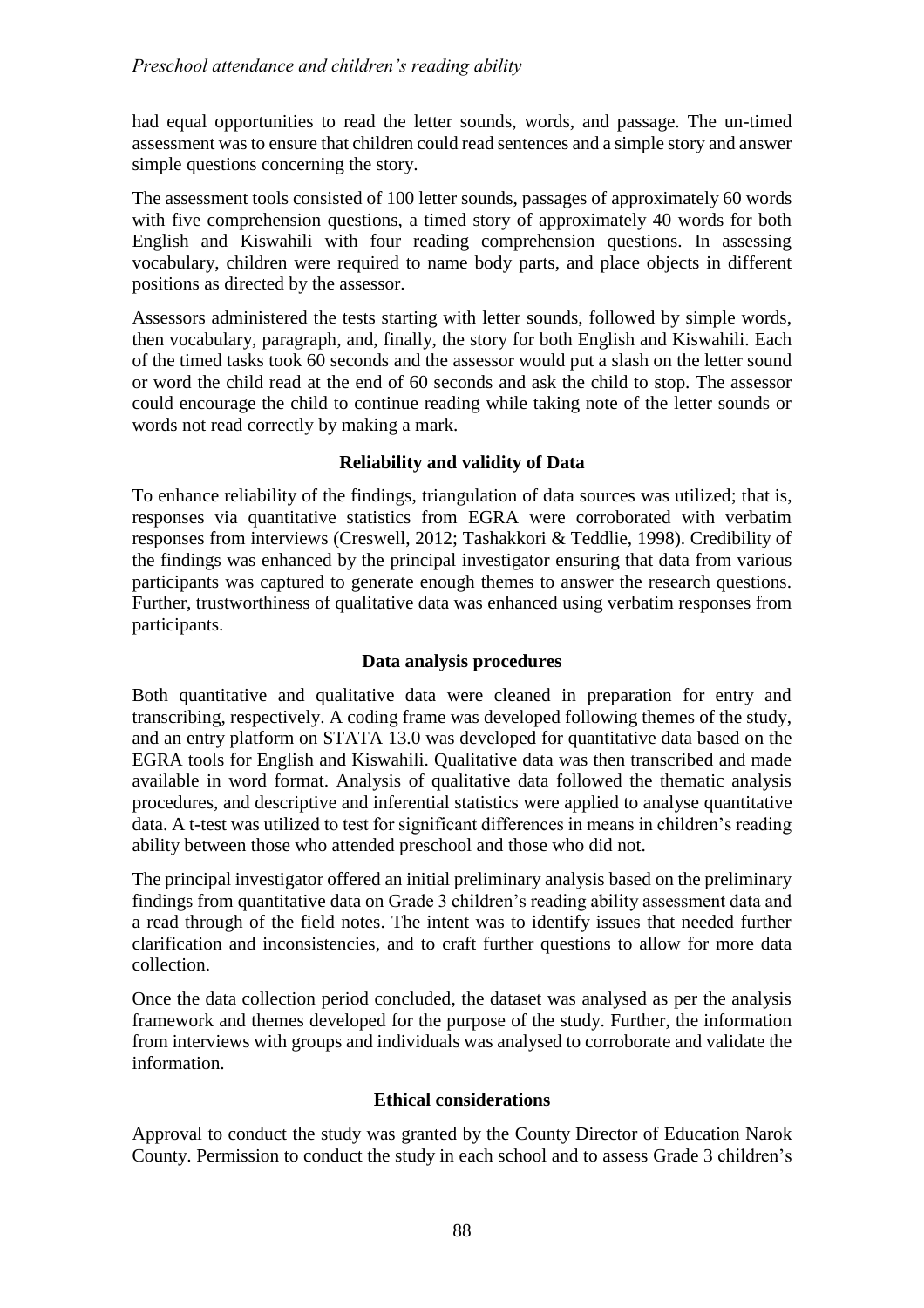reading ability was granted by head teachers of the schools that participated in the study. Oral consent was obtained from participants. To enhance confidentiality, no names of participants or schools are mentioned in this article. Letters of the alphabet have been used to identify the schools that participated in the study. Participants have been identified as teacher, or head teacher by the letter representing the school when using verbatim responses. Education Officers interviewed have been identified by their titles and not names.

#### **RESULTS**

Findings for this study were obtained through learners' assessment tests as well as interviews. The interviews focused on participants' knowledge and perceptions of children not attending preschool before entering Grade 1; reasons why children do not attend preschool; and challenges teachers experience when teaching children who had not attended preschool.

#### **Preschool attendance**

The study was designed such that an equal number of children who had and had not attended preschool were sampled from each school for assessment. The total number of pupils assessed in English and Kiswahili was 74 as shown in Table 1.

| Gender      | Attended preschool | Had not attended preschool | Total |
|-------------|--------------------|----------------------------|-------|
| <b>Boys</b> | 20                 |                            | 37    |
| Girls       |                    | 20                         | 37    |
| Total       |                    |                            | 74    |

Table 1 shows that slightly more boys than girls attended preschool before joining Grade 1. To gain insights on preschool attendance, the study explored the reasons why children could not attend preschool before joining Grade 1. Findings from groups and individual interviews are presented below.

#### **Reasons for children not attending preschool**

It emerged from interviews that some children do not attend preschool because of cultural practices that give preference for education for boys rather than girls and the tendency for early marriages among girls. Participants revealed this by saying: "Cultural factors where parents give preference to educating boys than girls contribute to girls not attending preschool (SCEO)."

Illiteracy among parents and lack of role models from successful people from the community who attended preschool and are excelling were also reported as reasons for children not attending preschool. The CDE and the SCEO pointed out that "[s}ome parents are illiterate and therefore do not see the importance of taking their children to preschool (SCEO)."

Lack of preschool centres in remote areas coupled with long distance from home to school were mentioned as contributors to children not attending preschool. The CQASO revealed that: "[l]ack of early childhood centres in the remote parts of the county has made parents to hold their children at home until they are big enough to walk to school,"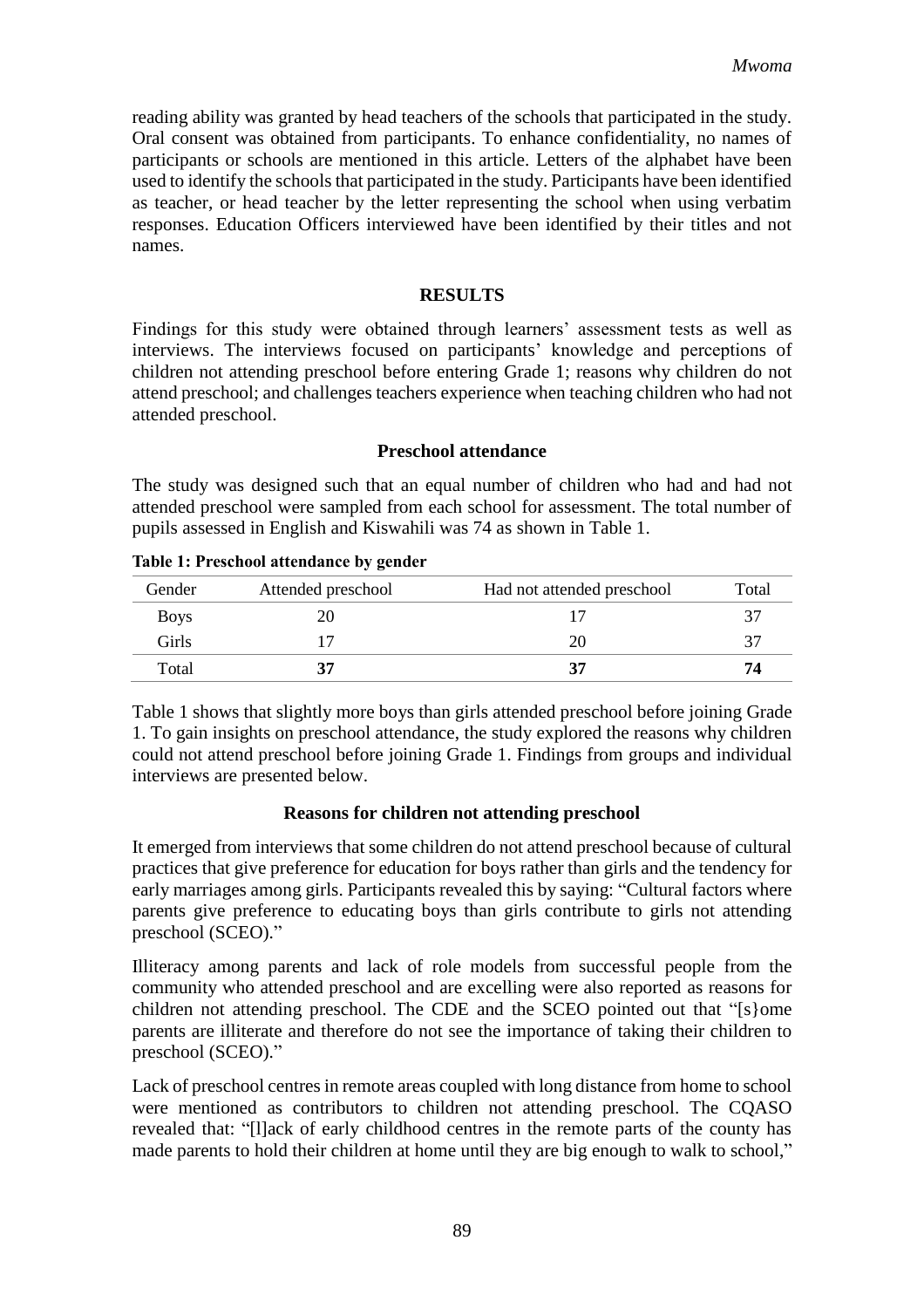The CDE added: "Distance from home to school is a barrier for parents to allow their children attend preschool."

Fear of attack by wild animals was reported as a reason that prevent parents from allowing young children to attend preschool. The TSCCD and the CQASO confirmed this by saying: "Wild life may scare young children from going to preschool."

Poverty was also identified as a reason why some children do not attend preschool. During the dry season, many animals die and parents are unable to raise money to pay fees for attendance of children at preschool. The head teacher from school F noted this by saying: "When there is drought like the one in March, animals die and this makes parents poor. Thus they prefer to keep children at home to reduce on school related cost" (Head Teacher School F)."

Another cause is polygamy, in which some families have many children whom they are not able to educate, prompting them to educate some children and have others herding cattle. As one head teacher from school F put it: "Families in the area are big, polygamous and with many children per wife. Fathers decide on the children who need to join school per wife. The rest of the children are asked to go herding (Head teacher school F)."

While attending preschool education is deemed critical for providing children a firm foundation in literacy skills, it is apparent that several factors are bound to prevent young children in Narok County from attending preschool. The factors include, lack of preschools in remote areas, cultural practices, lack of role models, polygamy, and fear of being attacked by wild animals. The findings imply that Narok County government should put measures in place to ensure that all children have an opportunity to attend preschool before joining Grade 1.

## **Preschool attendance and children's reading ability**

The first research question sought to establish whether there was a significant difference in reading abilities between children who attended preschool and those who did not. Reading ability was measured based on seven sub-tasks: letter sound fluency, decoding fluency, segmenting, reading fluency, and vocabulary. It also focused on reading comprehension and sentence comprehension.

A t-test was utilized to establish whether there were significant differences in mean scores between the reading abilities of children who attended preschool and those who did not. Statistical significance was defined at 0.05 with a 95% confidence interval. Tables 2 and 3 show the results of the tests to this question.

For English reading ability, the results indicate that, overall, children who attended school had slightly higher mean scores in five out of seven subtasks than children who did not attended preschool. However, the difference in mean scores between the two groups was not statistically significant at p>0.05. The findings imply that while children who attended preschool performed slightly better than those who did not, chances are that teachers spent more time supporting those who did not attend by coaching them, which enabled them to improve in their reading ability.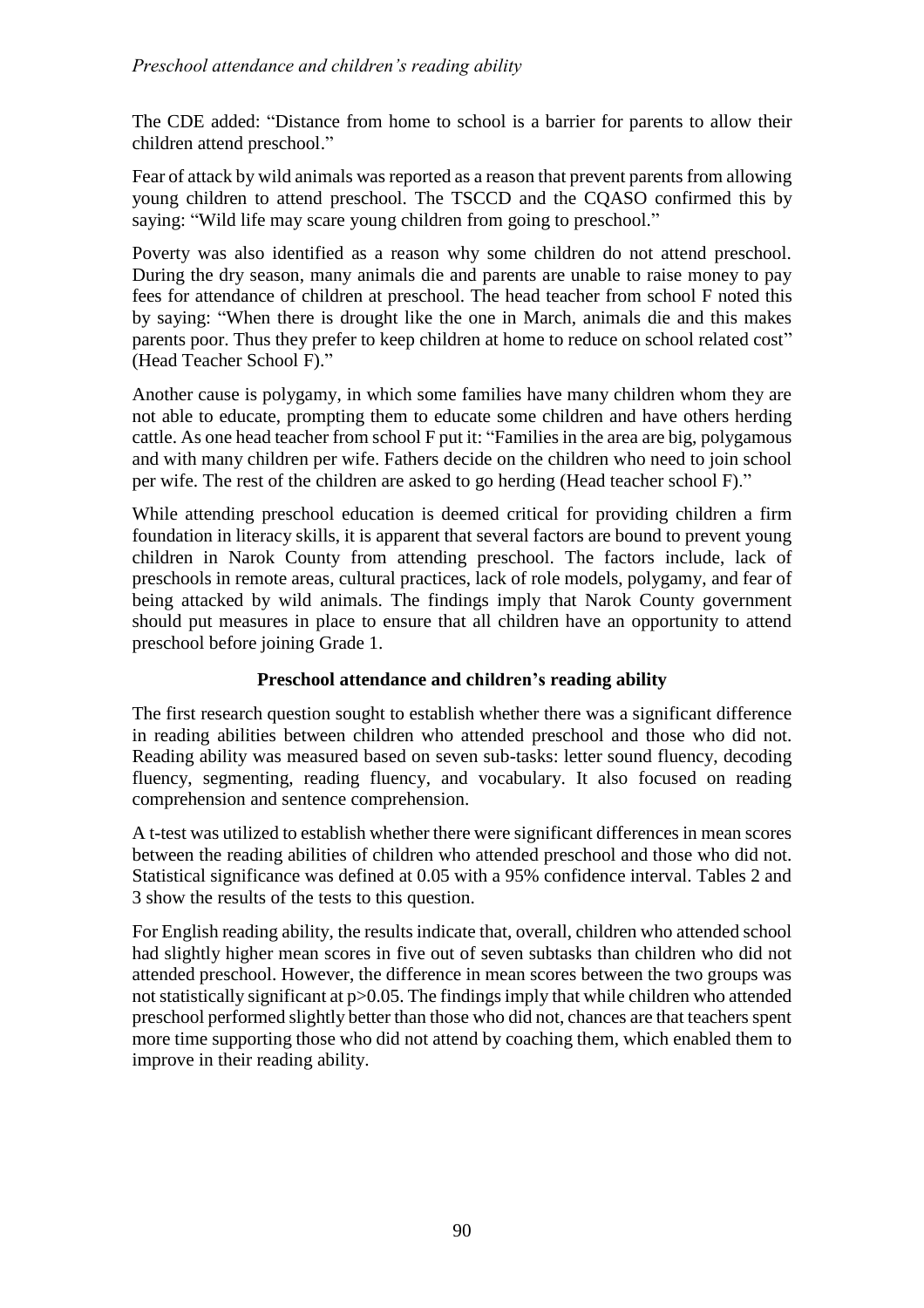| <b>Subtask</b>                   | Attended preschool |                          | Had not attend<br>preschool |                          |                     |
|----------------------------------|--------------------|--------------------------|-----------------------------|--------------------------|---------------------|
|                                  | Mean               | <b>Standard</b><br>error | Mean                        | <b>Standard</b><br>error | <b>Significance</b> |
| Letter sound fluency (clspm)     | 18.8               | 2.6                      | 20.0                        | 3.1                      | 0.77                |
| <b>Decoding fluency (cnwpm)</b>  | 21.2               | 2.2                      | 19.4                        | 2.3                      | 0.56                |
| Segmenting $(\% )$               | 20.8               | 4.3                      | 17.8                        | 3.9                      | 0.61                |
| <b>Reading fluency (cwpm)</b>    | 38.4               | 3.9                      | 37.3                        | 3.7                      | 0.84                |
| Vocabulary $(\% )$               | 53.1               | 2.4                      | 56.8                        | 2.6                      | 0.31                |
| <b>Reading comprehension (%)</b> | 24.3               | 4.6                      | 23.2                        | 4.1                      | 0.86                |
| Sentence comprehension (%)       | 55.1               | 5.1                      | 41.4                        | 6.2                      | 0.09                |

#### **Table 2: Effect of attending preschool for English**

Significant at  $p<0.05*$ 

Results for Kiswahili subtasks were opposite to those observed for English. In Kiswahili, a statistically significant difference at  $p<0.05$  was noted in decoding and listening comprehension subtasks between children who did not attend preschool and those who attended. The results indicate that children who did not attend preschool read non-words better and had better understanding of the Kiswahili story read to them than those who attended preschool, as shown in Table 3.

| <b>Subtask</b>                  | Attended preschool |                          | Had not attend<br>preschool |                          |                     |
|---------------------------------|--------------------|--------------------------|-----------------------------|--------------------------|---------------------|
|                                 | <b>Mean</b>        | <b>Standard</b><br>error | <b>Mean</b>                 | <b>Standard</b><br>error | <b>Significance</b> |
| Letter sound fluency (clspm)    | 22.3               | 2.9                      | 27.5                        | 3.7                      | 0.28                |
| <b>Syllable fluency (cspm)</b>  | 38.2               | 3.3                      | 46.6                        | 3.6                      | 0.09                |
| Decoding fluency (cnwpm)        | 16.6               | 2.0                      | 24.3                        | 2.5                      | $0.02*$             |
| <b>Reading fluency (cwpm)</b>   | 26.8               | 2.7                      | 34.7                        | 3                        | 0.05                |
| Reading comprehension (%)       | 30.3               | 4.9                      | 33.5                        | 4.7                      | 0.64                |
| Listening comprehension $(\% )$ | 47.0               | 4.5                      | 62.2                        | 5.7                      | $0.04*$             |
| Words/Nonwords (%)              | 59.7               | 3.5                      | 56.1                        | 3.7                      | 0.48                |

**Table 3: Effect of attending preschool for Kiswahili**

Significant at  $p<0.05$  \*

The significant difference noted in listening comprehension and decoding fluency in Kiswahili among children who did not attend preschool could be attributed to the fact that teachers spent more time coaching these children, which was not the case for children who attended preschool.

#### **Challenges experienced by teachers in teaching children who had not attend preschool**

The third research question sought to establish the challenges teachers experience in teaching children who had not attended preschool. It emerged from qualitative data analysis that various challenges are experienced by teachers. Children who had not attended preschool experience difficulties in reading and writing as a result of missing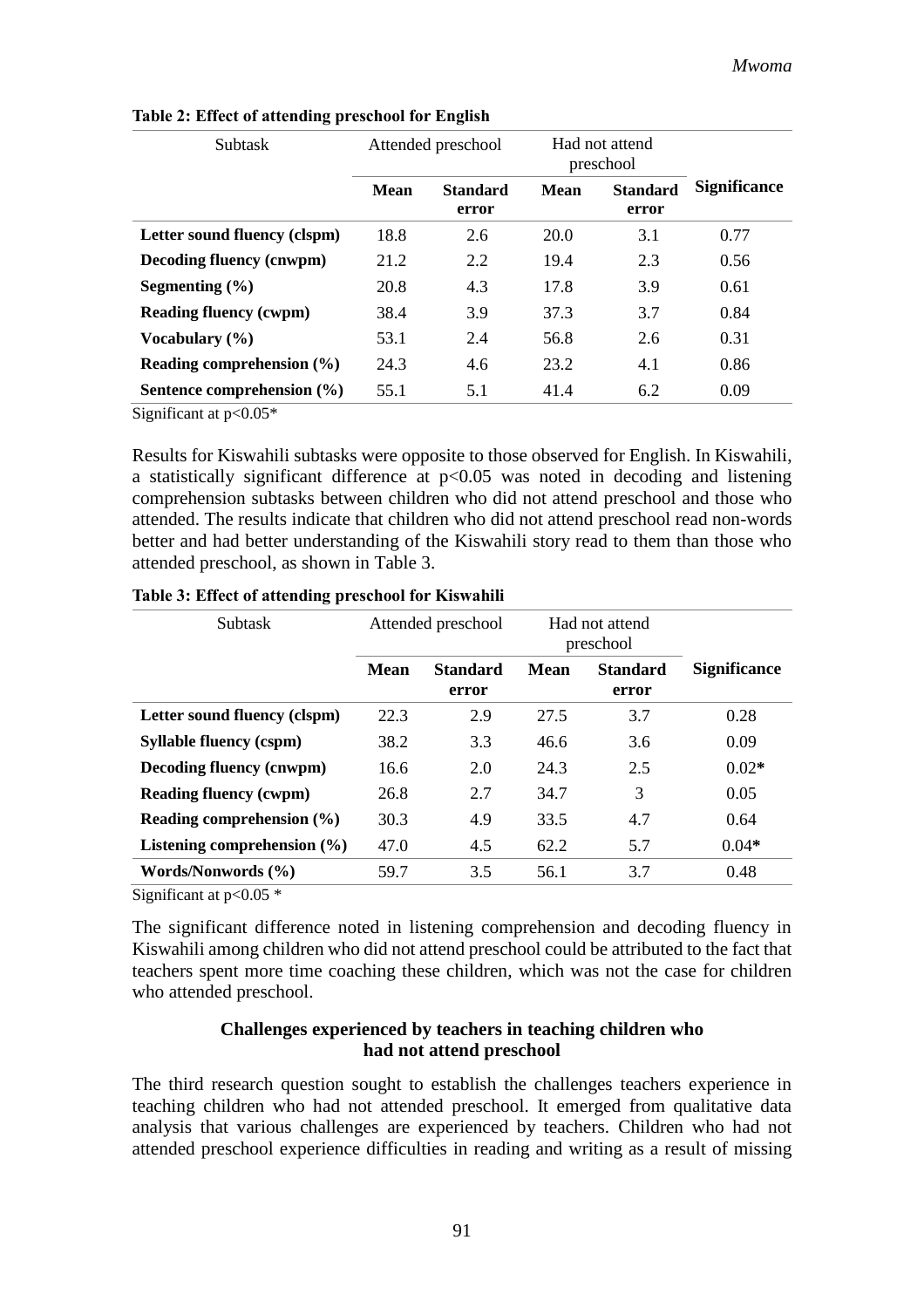the basic pre-literacy skills acquired at preschool. Teachers, in responding to this challenge, spend extra time supporting them. Participants revealed this by saying: "Most of the non-attendees do not know how to read and write" (Head teacher school A). Creating extra time to attend to children who did not attend preschool could explain why they performed better in Kiswahili in listening comprehension and decoding fluency.

Delay in completing grade work was cited to be a challenge that derails syllabus coverage on the part of teachers. Such children were reported to be lagging behind those who attended preschool. As mentioned earlier, it required teachers to create extra time to coach children who had not attended preschool so they can catch up with those who had attended. Some children also became disappointed when they were not able to perform as well as their peers in literacy tasks. The head teacher from school C reported this by saying: "These children get disappointed when they realize they cannot answer a question that was in the lower level (Head teacher school C)".

Although findings from children's assessment create an impression that children who had not attended preschool were better at reading in Kiswahili, the qualitative data reveals that teachers experience challenges supporting them so that they can catch up with their peers. Kiswahili, being a national language spoken at home and in school, becomes easier for children who had not attended preschool to use, while those who attended preschool have an advantage when using and understanding English, which is also often used in teaching subjects in school. It is imperative, therefore, to encourage parents to take their children to preschool to acquire the pre-literacy skills that prepares children to acquire language skills at higher levels of learning. This is especially important since children who had not attended preschool were challenged by writing exercises and English comprehension.

## **DISCUSSIONS OF THE FINDINGS**

#### **Preschool attendance**

Access to good quality preschool education impacts positively on a child's educational outcomes in primary school with effects reflected into later life (UNESCO, 2015). Dockett and Perry (2010) established that starting school early is associated with later school success both socially and academically. This is because the foundations for all learning are laid in the early years of a child's development. Notwithstanding the importance of preschool education, the current study revealed that 37 children assessed did not attend preschool, implying that such children might have missed an opportunity to acquire the foundational basic literacy skills. Among the foundational skills they missed are pre-writing and pre-reading skills; this was evident because they experienced writing and reading problems––except for listening comprehension in Kiswahili.

It also emerged that slightly more boys than girls attended preschool before joining Grade 1. Cultural practices where boys are given preference for education and girls left to perform household chores and looking after their younger siblings coupled with early marriages were cited as factors that influence non-attendance at preschool. Other reasons given include: illiteracy among parents, lack of preschool centres in remote areas, fear of wild animals, and distance from home to school.

There is need, therefore, for education stakeholders to ensure that all children are supported to attend preschool before joining Grade 1 to enable them to acquire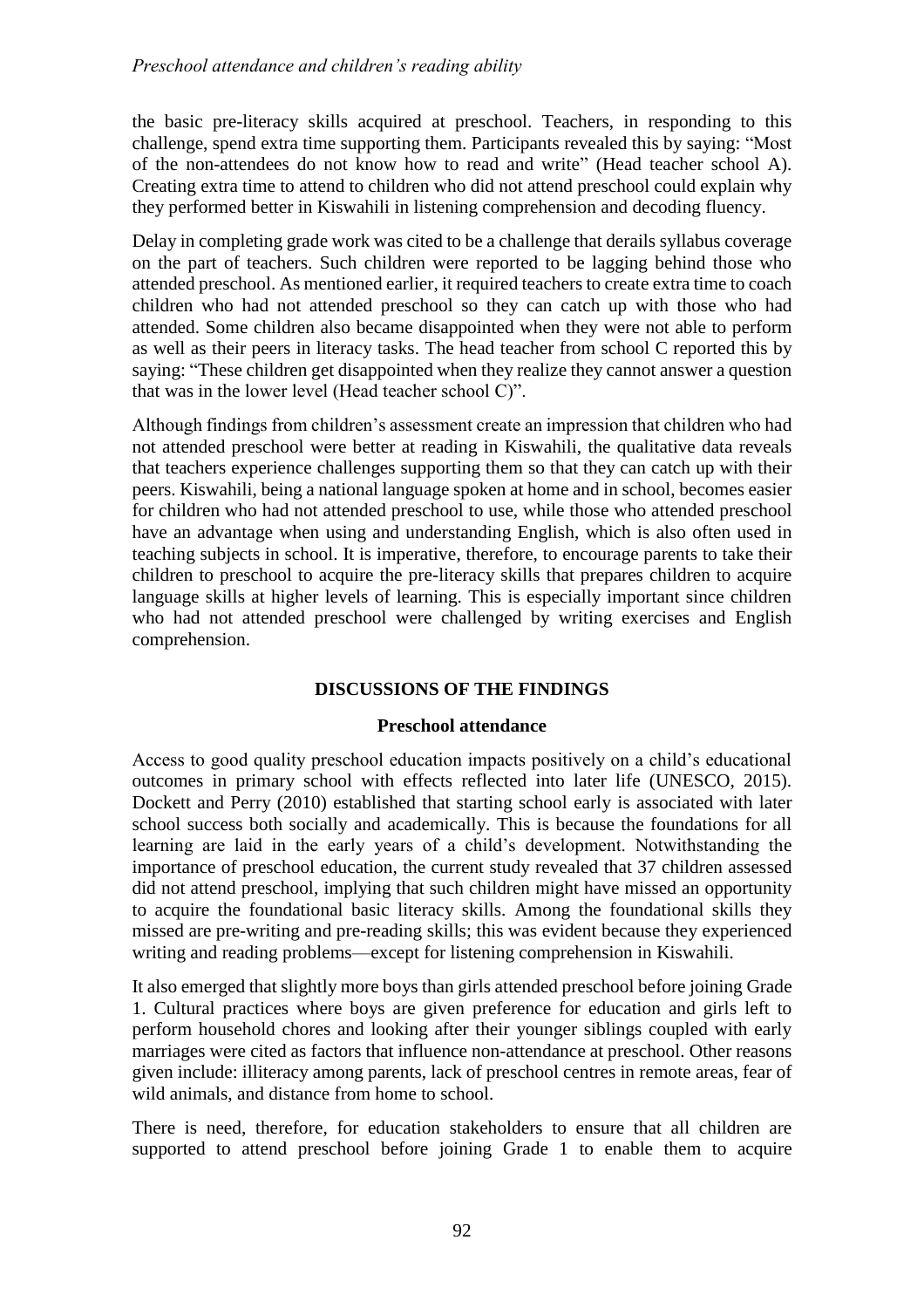foundational basic literacy skills. This requires the county government to work hand-inhand with other education stakeholders to advocate for preschool attendance in remote areas by constructing preschools, and to task chiefs to ensure that all children in their jurisdiction attend preschool before joining Grade 1. Sensitization seminars for parents on the importance of preschool education should also be encouraged.

## **Preschool attendance and children's reading ability**

Research has shown that there is a direct link between preschool education and academic achievement. Children who have been exposed to preschool education prior to joining primary school make better use of learning resources than those who had not been exposed (Myers, 1992, Taiwo & Tyolo, 2002). Taiwo and Tyolo (2002), in their study, noted that children with preschool experience out-performed those without such experience. Such children tended to acquire certain skills that enable them to make an easier transition to the primary school environment. McGettigan and Gray (2012) also noted that familiarity with preschool helps children reduce their feelings of anxiety on their first day in school.

Findings from the current study were consistent with these studies in regard to children's performance in English and the qualitative data from teachers. However, in terms of literacy skills in Kiswahili, the findings were contrary to those found by Taiwo and Tyolo. The current study revealed that children who had not attended preschool had better mean scores in Kiswahili sub-tasks than those who had attended preschool. This could be influenced by the fact that Kiswahili is a national language that is spoken in rural and urban areas and, therefore, children found Kiswahili sub-tasks more familiar than subtasks carried out in English. It is important that the language policy requiring use of the language of the catchment area for instruction in schools should be reinforced, even while the official language (English) is introduced for instruction in schools. Kiswahili, being a national language spoken in rural and urban areas, should be utilized as a neutral language of the catchment area that children can easily use and understand, especially in the early years of learning.

Findings from interviews revealed that teachers experience many challenges in introducing literacy skills to children who had not attended preschool, compelling them to create extra time for individual attention to children who had not attended preschool. The findings, therefore, may be used to inform policy at the local and national levels to ensure that all children, especially those from pastoralist communities, are encouraged to attend preschool by sensitizing their parents on the importance of preschool education.

## **CONCLUSION**

Attending preschool is critical for laying the foundation on children's literacy skills. Findings revealed that slightly more boys than girls attended preschool before joining Grade 1. To improve preschool attendance among young children, the county government in collaboration with parents, NGOs, and other education stakeholders should do the following:

• Sensitize parents to the importance of preschool education by discouraging engagement in cultural practices that disadvantage girls from attaining education, such as early marriages or giving boys preference over girls for receiving education. Equal chances in education for boys and girls should be encouraged.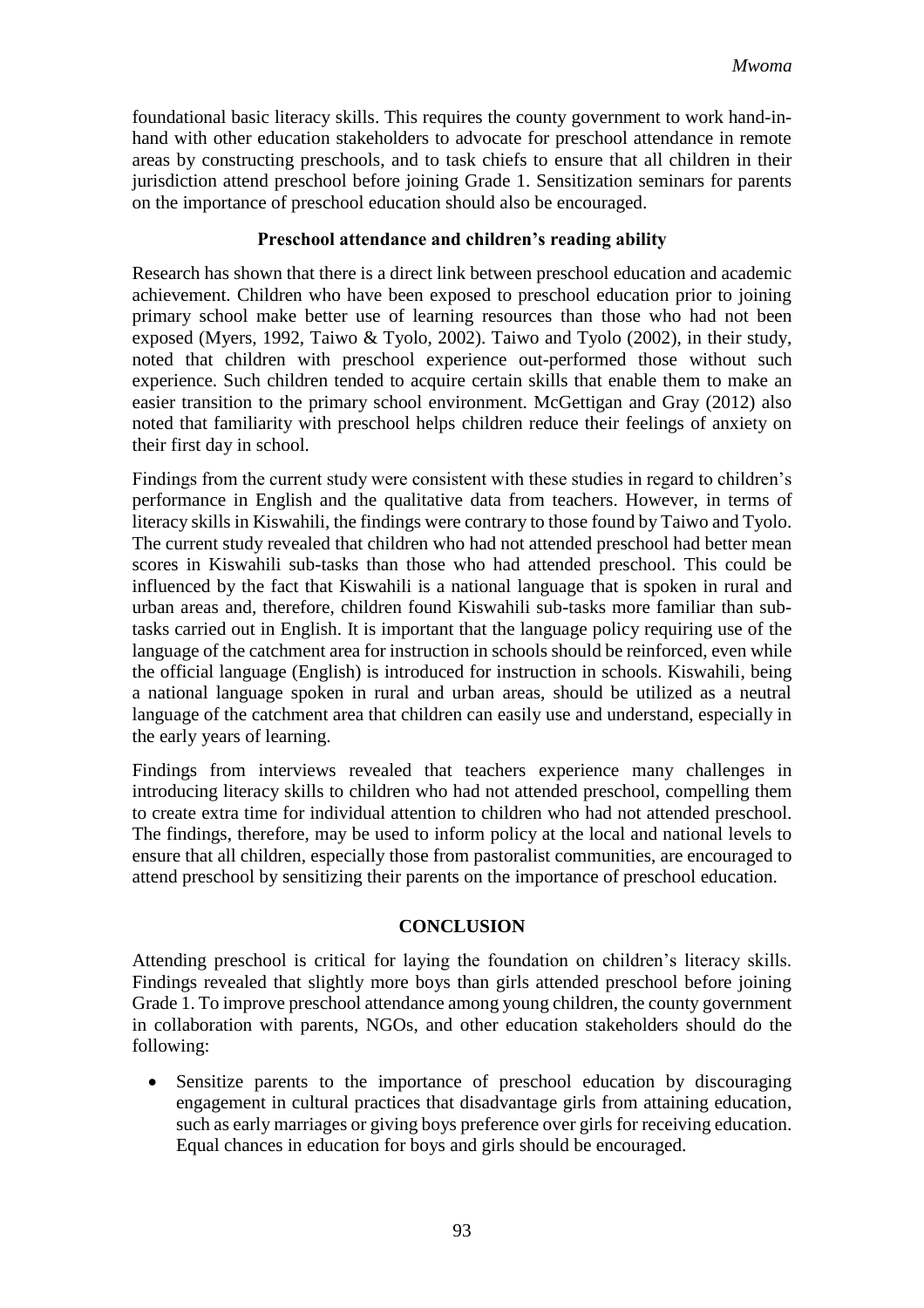- Encourage construction of preschools in remote areas and closer to villages to guard children from walking long distances to existing preschools; this will also lessen the chances of children from being attacked by wild animals––especially important for children living close to the wildlife reserves.
- Encourage chiefs and assistant chiefs to be vigilant, requiring parents in their jurisdiction who do not comply with the *Basic Education Act 2013* to enrol their children in preschool before joining Grade 1.

Teachers, on their part, should impliment the language policy by utilizing Kiswahili for instruction because it is the national language used in rural and urban areas. This will give learners who had not attended preschool an opportunity to acquire knowledge and concepts in the language they are familiar with.

#### **Limitations**

This study has two major limitations. First, the study focused on an equal number of children––those who attended preschool and those who did not––since the purpose was to compare their reading ability. The decision was arrived at since it was realized there were fewer learners who had not attended preschool before joining Grade 1 who were learning in Grade 3. This explains why the sample size was small since there were only 37 children who had not attended preschool and were in Grade 3 in all the sampled schools.

Second, our analysis on children's reading ability focused on the number of words children read correctly within 60 seconds without focusing on what would happen if children were not timed on the same tasks. Given the small number of participants in this study, findings cannot be genralized to other schools with similar characteristics but, instead, a similar study should be conducted using a larger sample that can be generalized to schools with similar characteristics.

## **REFERENCES**

- Creswell, J. W. (2012) *Research design: Qualitative, quantitative, and mixed methods approaches* (3rd ed). London: SAGE Publications.
- Dockett, S., & Perry, B. (2010) What makes a successful transition to school? Views of Australian parents and teachers. *International Journal of Early Years Education 12*(3), 217–230.
- Dubeck, M. M., Jukes, M. C. H., & Okello, G. (2012) Early primary literacy instruction in Kenya. *Comparative Education Review 56*(1), 48–68.
- Geske, A., & Ozola, A. (2008) Factors influencing reading literacy at the primary school level. *Problems of Education in the 21st Century 6*, 71–77.
- Hungi, N., Njagi, J., Wekulo, P., & Ngware, M. (2017) Effects of language of instruction on learning of literacy skills among pre-primary school children from low-income urban communities in Kenya. *Early Childhood Education Journal*, 1– 13.
- Knight, A., & Hughes, D. (1995) Developing social competence in the preschool years. *Australian Journal of Early Childhood 20*(2), 13–19.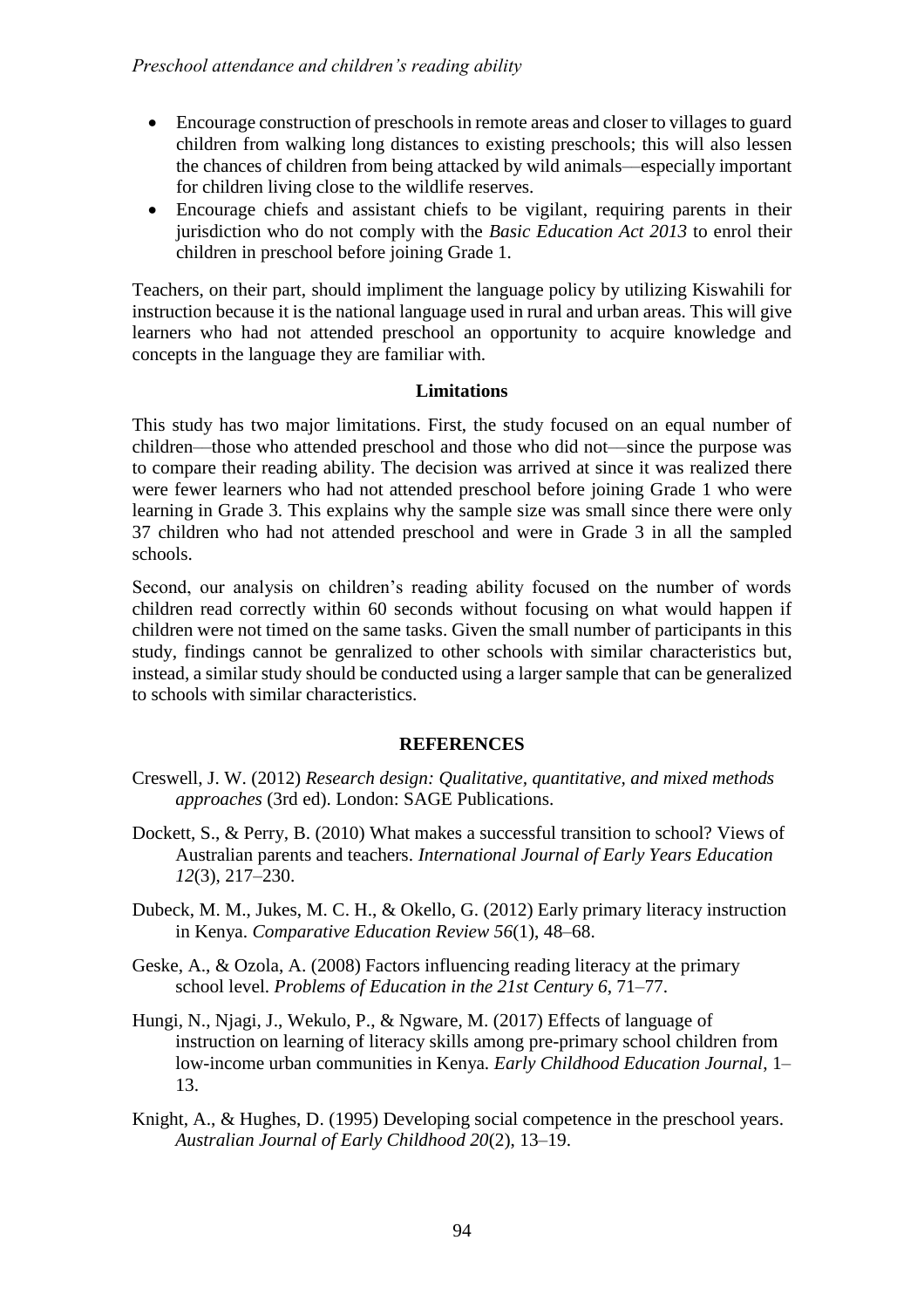- Mcllwraith, H., (2015) *Language rich Africa: Policy dialogue*. Paper presented in the Cape Town language and development conference: Looking beyond 2015. British Council. Retrieved from www.langdevconference.org
- McGettigan, I. L., & Gray, C. (2012) Perspectives on school readiness in rural Ireland: The experiences of parents and children. *International Journal of Early Years Education 20*(1), 15–29.
- Ministry of Education Science and Technology, (2014) *Basic education statistical booklet*. Nairobi: UNICEF.
- Mwoma, T. (2017) Children's reading ability in early primary schooling: Challenges for a Kenyan rural community. *Issues in Education Research 27*(2), 347–364.
- Myers, R. 1992. *The twelve who survive: Strengthening programmes of early childhood development in the Third World Routledge*. London: Taylor and Francis.
- Nabea, W. (2009) Language policy in Kenya: Negotiation with Hegemony. *The Journal of Pan African Studies 3*(1), 121–138.
- Oduor, J. A. N. (2010) A SWOT analysis of the language policies in education in Kenya and Ethiopia. *The University of Nairobi Journal of Language and Linguistics 1*, 86–102.
- Ogechi, N., & Ogechi, E., (2002) Educational publishing in African languages, With a focus on Swahili in Kenya. *Nordic Journal of African Studies II* (2), 167–184.
- Omollo, R. W. (2014) Effects of language in the school on the learning of Kiswahili in Kapsereti, Division Uasin Gishu County, Kenya. *IOSR Journal of Research & Method in Education 4*(4), 15–19.
- Ouko, H. O. (2015) *Determinants of standard one pupils' achievement in literacy and numeracy in Gucha District, Kisii County Kenya.* (Kenyatta University: Unpublished PhD Thesis).
- Piper, B., & Zuilkowski, S. S. (2016). The role of timing in assessing oral reading fluency and comprehension in Kenya. *Language Testing 33*(1), 75–98.
- Republic of Kenya. (2006). *National early childhood development policy framework*. Nairobi: Government Printer.
- Republic of Kenya. (2007). *Kenya Vision 2030: The popular Version*. Retrieved from http://theredddesk.org/sites/default/files/vision\_2030\_brochure\_\_july\_2007.pdf
- Republic of Kenya, (2010) *Constitution of Kenya*. National Council for Law Reporting with the Authority of the Attorney General.
- Republic of Kenya, (2013) *Basic Education Act NO. 14 of 2013*. National Council for Law Reporting with the Authority of the Attorney General.
- Republic of Kenya, (2015) *Education for All 2015 National Review: Kenya*. UNESCO. Retrieved from http://unesdoc.unesco.org/images/0023/002316/231637e.pdf
- Sifuna, D. N. (2007) The challenge of increasing access and improving quality: An analysis of universal primary education interventions in Kenya and Tanzania since the 1970s. *International Review of Education 53*(5-6) 687–699.